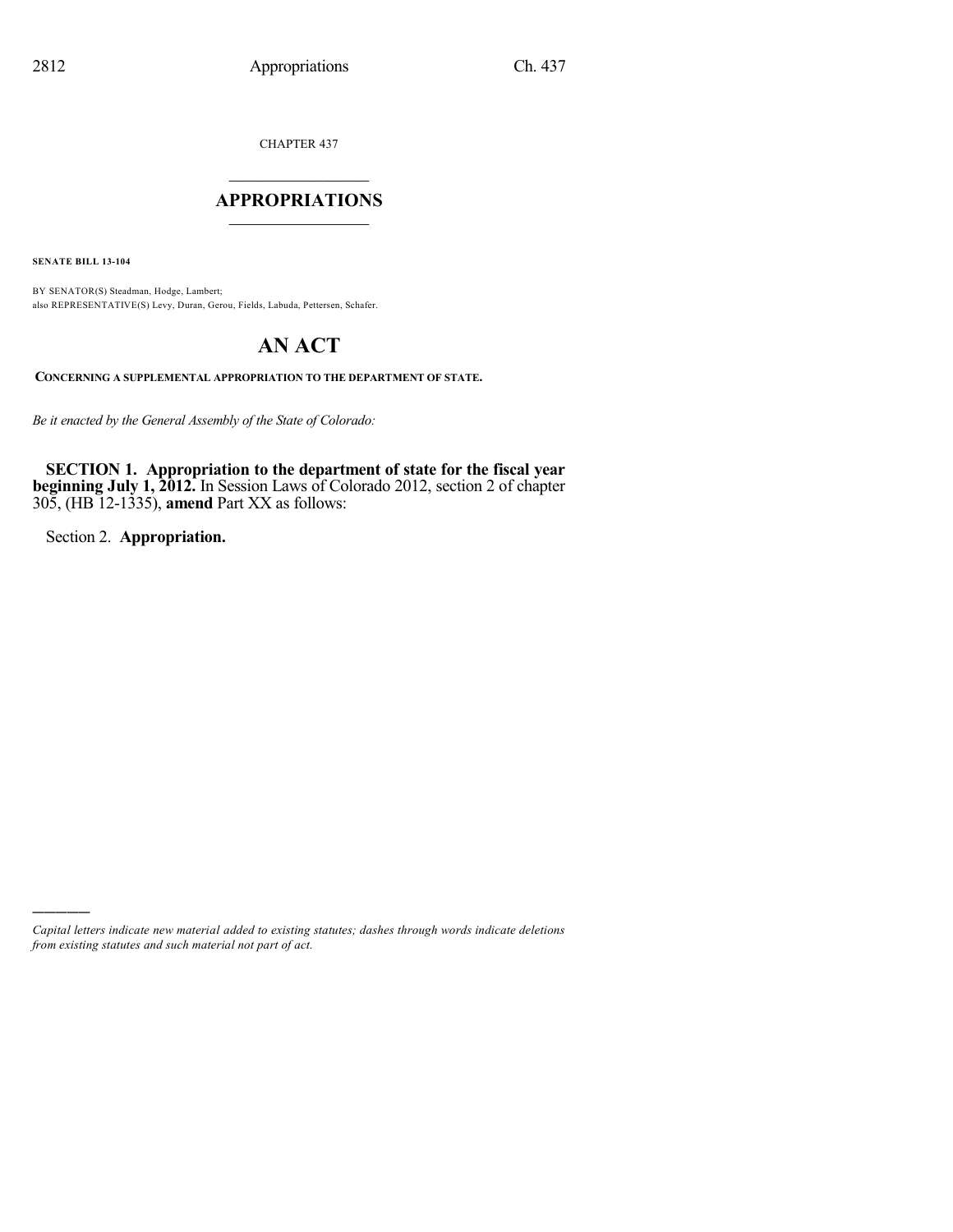|                 |       |             | APPROPRIATION FROM |                               |  |                                         |  |  |  |  |  |
|-----------------|-------|-------------|--------------------|-------------------------------|--|-----------------------------------------|--|--|--|--|--|
|                 |       |             |                    |                               |  |                                         |  |  |  |  |  |
| ITEM &          | TOTAL |             | <b>GENERAL</b>     | <b>GENERAL</b><br><b>CASH</b> |  | <b>REAPPROPRIATED</b><br><b>FEDERAL</b> |  |  |  |  |  |
| <b>SUBTOTAL</b> |       | <b>FUND</b> |                    | <b>FUNDS</b><br><b>FUND</b>   |  | <b>FUNDS</b><br><b>FUNDS</b>            |  |  |  |  |  |
|                 |       |             |                    | <b>EXEMPT</b>                 |  |                                         |  |  |  |  |  |
|                 |       |             |                    |                               |  |                                         |  |  |  |  |  |

### **PART XX DEPARTMENT OF STATE**

#### **(1) ADMINISTRATION**

| 5,858,812    |  |
|--------------|--|
| $(99.0$ FTE) |  |
| 863,469      |  |
| 13,800       |  |
|              |  |
| 244,953      |  |
|              |  |
|              |  |
| 210,507      |  |
| 6,926        |  |
| 813, 115     |  |
| 1,032,115    |  |
|              |  |
| 549,866      |  |
|              |  |
| 114,624      |  |
|              |  |

Ch. 437 Appropriations 2813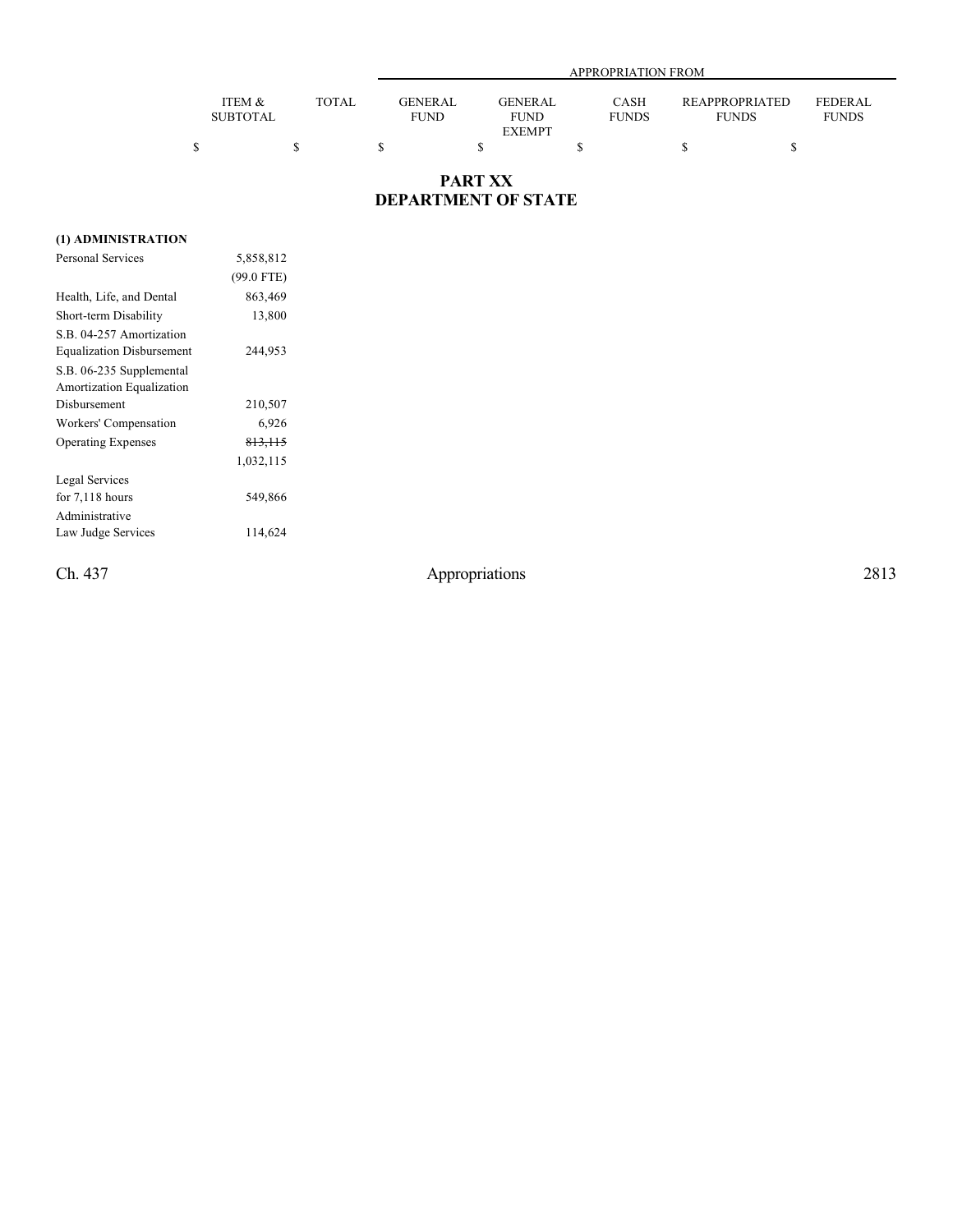Ch. 437 Appropriations 2814

|                                 |    |                           |           | APPROPRIATION FROM            |  |                                                |  |                             |                          |                                       |  |                                |
|---------------------------------|----|---------------------------|-----------|-------------------------------|--|------------------------------------------------|--|-----------------------------|--------------------------|---------------------------------------|--|--------------------------------|
|                                 |    | ITEM &<br><b>SUBTOTAL</b> |           | <b>GENERAL</b><br><b>FUND</b> |  | <b>GENERAL</b><br><b>FUND</b><br><b>EXEMPT</b> |  | <b>CASH</b><br><b>FUNDS</b> |                          | <b>REAPPROPRIATED</b><br><b>FUNDS</b> |  | <b>FEDERAL</b><br><b>FUNDS</b> |
|                                 | \$ | \$                        |           | \$                            |  | \$                                             |  | \$                          |                          | \$                                    |  | \$                             |
| Purchase of Services            |    |                           |           |                               |  |                                                |  |                             |                          |                                       |  |                                |
| from Computer Center            |    | 102,789                   |           |                               |  |                                                |  |                             |                          |                                       |  |                                |
| Payment to Risk                 |    |                           |           |                               |  |                                                |  |                             |                          |                                       |  |                                |
| Management and                  |    |                           |           |                               |  |                                                |  |                             |                          |                                       |  |                                |
| <b>Property Funds</b>           |    | 27,906                    |           |                               |  |                                                |  |                             |                          |                                       |  |                                |
|                                 |    | 37,672                    |           |                               |  |                                                |  |                             |                          |                                       |  |                                |
| Vehicle Lease Payments          |    | 2,963                     |           |                               |  |                                                |  |                             |                          |                                       |  |                                |
| <b>Leased Space</b>             |    | 641,271                   |           |                               |  |                                                |  |                             |                          |                                       |  |                                |
| <b>COFRS</b> Modernization      |    | 40,140                    |           |                               |  |                                                |  |                             |                          |                                       |  |                                |
| <b>Indirect Cost Assessment</b> |    | 105,838                   |           |                               |  |                                                |  |                             |                          |                                       |  |                                |
| Discretionary Fund              |    | 5,000                     |           |                               |  |                                                |  |                             |                          |                                       |  |                                |
|                                 |    |                           | 9,601,979 |                               |  |                                                |  |                             | $9,601,979$ <sup>a</sup> |                                       |  |                                |
|                                 |    |                           | 9,830,745 |                               |  |                                                |  |                             | 9,830,745 <sup>a</sup>   |                                       |  |                                |

<sup>a</sup> Of this amount, \$9,324,563 \$9,553,329 shall be from the Department of State Cash Fund created in Section 24-21-104 (3) (b), C.R.S., \$188,882 shall be from the Notary Administration Cash Fund created in Section 12-55-102.5 (1), C.R.S., and \$88,534 shall be from indirect cost recoveries from the Federal Elections Assistance Fund created in Section 1-1.5-106 (1) (a), C.R.S.

#### **(2) SPECIAL PURPOSE**

Help America Vote Act Program 349,222

 $349,222(I)^a$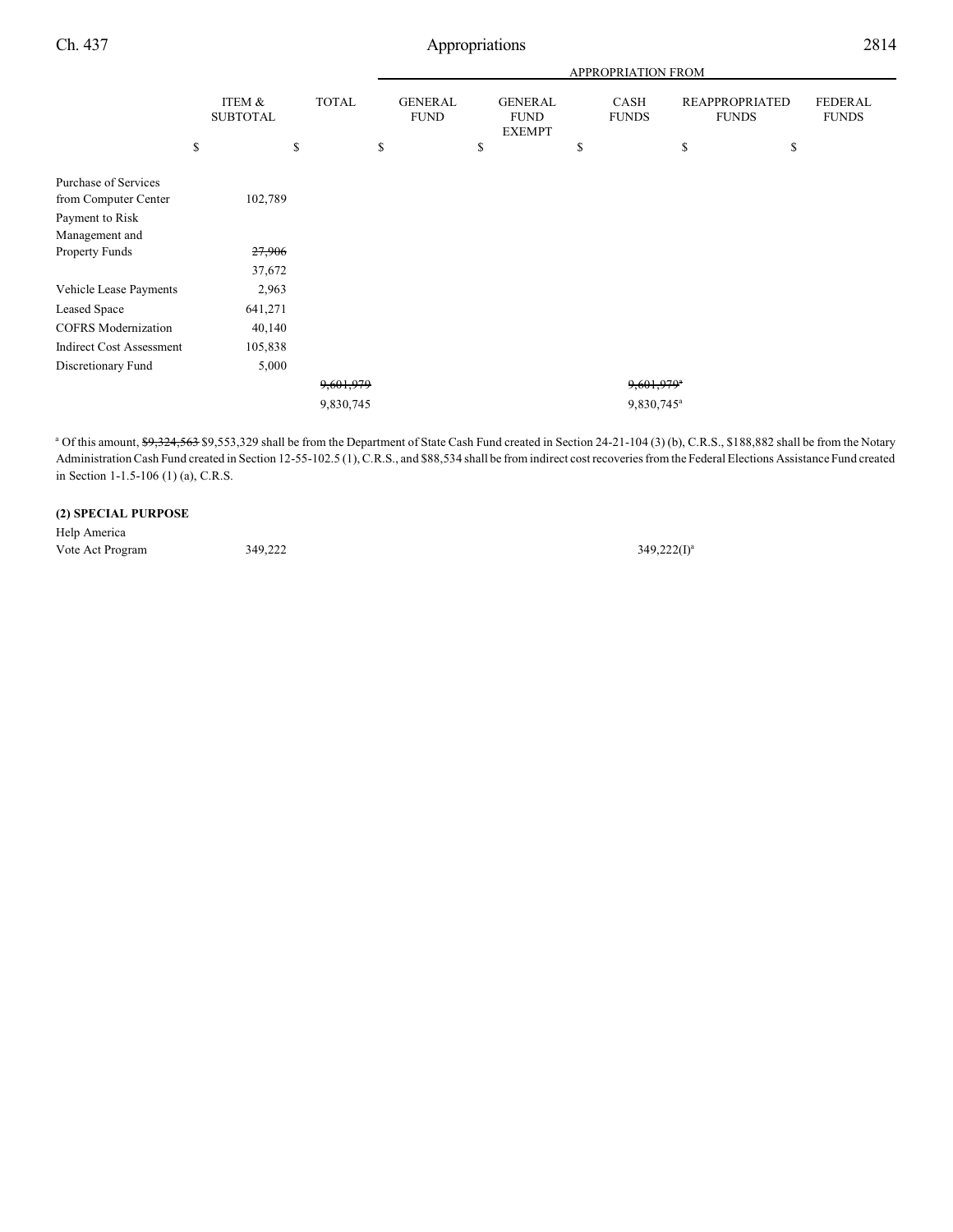| Local Election            |           |           |                          |
|---------------------------|-----------|-----------|--------------------------|
| Reimbursement             | 1.725.699 |           | $1,725,699$ <sup>b</sup> |
| Initiative and Referendum | 250,000   |           | $250.000^{\circ}$        |
|                           |           | 2.324.921 |                          |

<sup>a</sup> This amount shall be from the Federal Elections Assistance Fund created in Section 1-1.5-106 (1) (a), C.R.S. Moneys from the Federal Elections Assistance Fund are continuously appropriated and are included for informational purposes only. Appropriations from the Federal Elections Assistance Fund do not constitute fiscal year spending for the purposes of Section 20 of Article X of the State Constitution.

<sup>b</sup> This amount shall be from the Department of State Cash Fund created in Section 24-21-104 (3) (b), C.R.S. and is appropriated pursuant to Section 1-5-505.5 (4), C.R.S.

<sup>c</sup> This amount shall be from the Department of State Cash Fund created in Section 24-21-104 (3) (b), C.R.S.

#### **(3) INFORMATION TECHNOLOGY SERVICES**

| (A) Information Technology |            |
|----------------------------|------------|
|                            | 3,785,627  |
|                            | 3,854,717  |
|                            | (34.0 FTE) |
| <b>Operating Expenses</b>  | 480,162    |
| Hardware/Software          |            |
|                            | 1,456,870  |
| Information Technology     |            |
| <b>Asset Management</b>    | 445,418    |
|                            | 6,168,077  |
|                            | 6,237,167  |
|                            |            |

<sup>a</sup> Of this amount, \$6,122,296 \$6,191,386 shall be from the Department of State Cash Fund created in Section 24-21-104 (3) (b), C.R.S., and \$45,781 shall be from the Notary Administration Cash Fund created in Section 12-55-102.5 (1), C.R.S.

Ch. 437 Appropriations 2815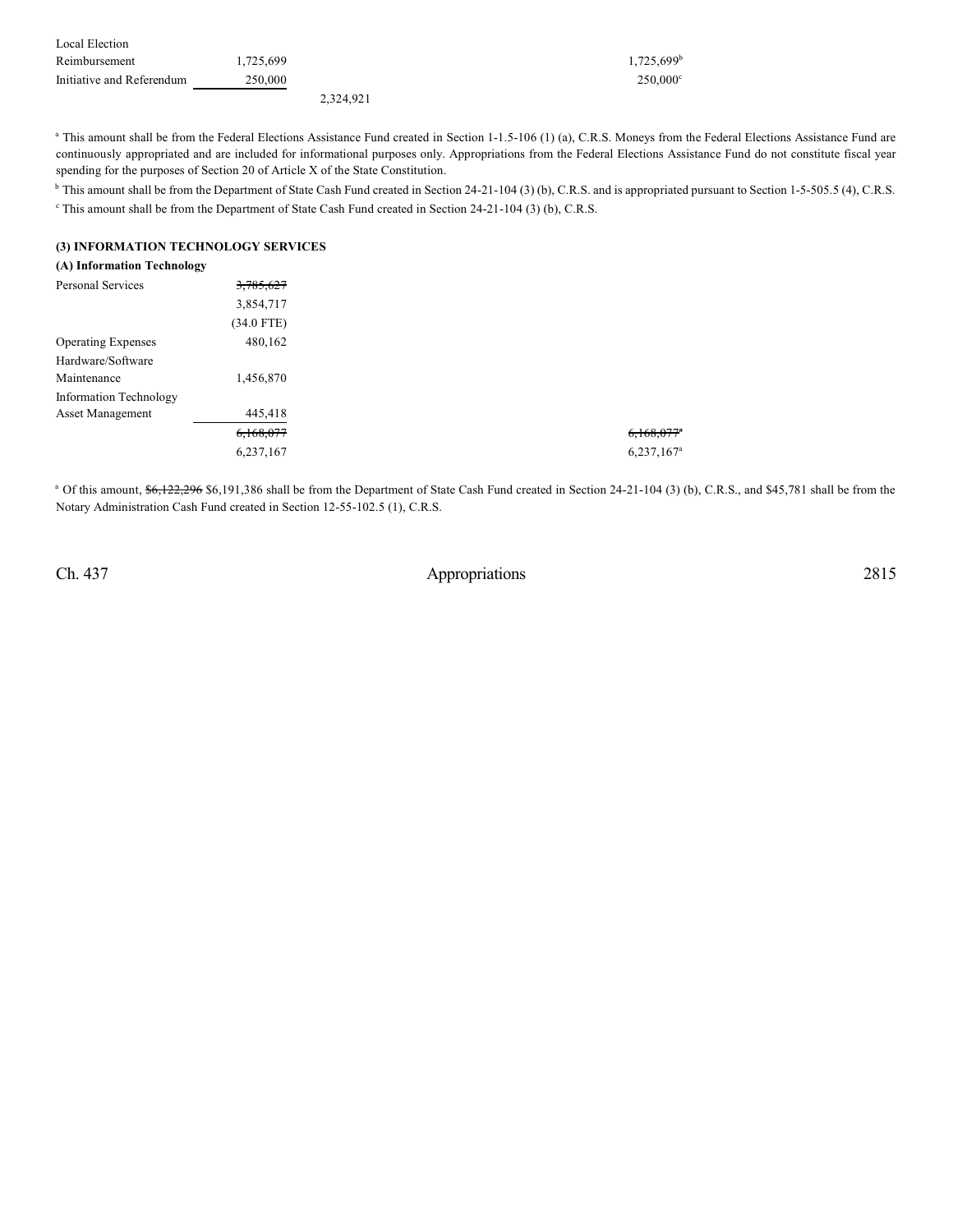Ch. 437 Appropriations 2816

|                                                                                                                       |                           |              | <b>APPROPRIATION FROM</b>     |                                                |                        |                      |                                       |                         |  |  |  |
|-----------------------------------------------------------------------------------------------------------------------|---------------------------|--------------|-------------------------------|------------------------------------------------|------------------------|----------------------|---------------------------------------|-------------------------|--|--|--|
|                                                                                                                       | ITEM &<br><b>SUBTOTAL</b> | <b>TOTAL</b> | <b>GENERAL</b><br><b>FUND</b> | <b>GENERAL</b><br><b>FUND</b><br><b>EXEMPT</b> |                        | CASH<br><b>FUNDS</b> | <b>REAPPROPRIATED</b><br><b>FUNDS</b> | FEDERAL<br><b>FUNDS</b> |  |  |  |
|                                                                                                                       | \$                        | \$           | \$                            | \$                                             | \$                     |                      | \$<br>\$                              |                         |  |  |  |
| (B) Statewide Disaster Recovery Center                                                                                |                           |              |                               |                                                |                        |                      |                                       |                         |  |  |  |
| Leased Space                                                                                                          | 776,497                   |              |                               |                                                | $776,497$ <sup>a</sup> |                      |                                       |                         |  |  |  |
| <sup>a</sup> This amount shall be from the Department of State Cash Fund created in Section 24-21-104 (3) (b), C.R.S. |                           |              |                               |                                                |                        |                      |                                       |                         |  |  |  |
|                                                                                                                       |                           | 6,944,574    |                               |                                                |                        |                      |                                       |                         |  |  |  |
|                                                                                                                       |                           | 7,013,664    |                               |                                                |                        |                      |                                       |                         |  |  |  |
| <b>TOTALS PART XX</b>                                                                                                 |                           |              |                               |                                                |                        |                      |                                       |                         |  |  |  |
| (STATE)                                                                                                               |                           | \$18,871,474 |                               |                                                |                        | \$18,871,474"        |                                       |                         |  |  |  |
|                                                                                                                       |                           | \$19,169,330 |                               |                                                |                        | $$19,169,330^a$      |                                       |                         |  |  |  |

<sup>a</sup> Of this amount, \$349,222 contains an (I) notation.

j.